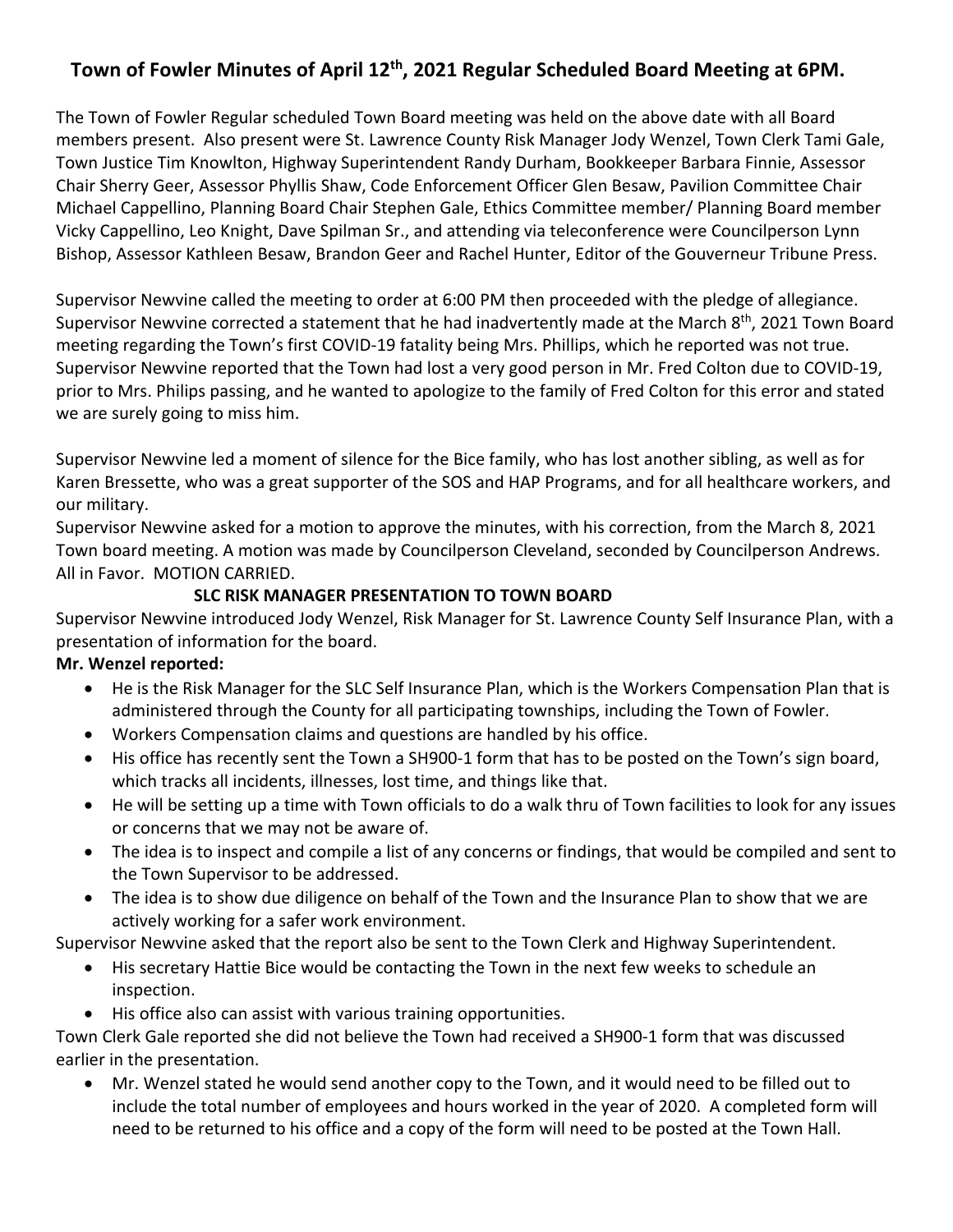• Mr. Wenzel stated his secretary Hattie Bice had asked him to remind the Town of Fowler that his office is working on apportionment numbers and she has not received them from the Town of Fowler. Bookkeeper Finnie asked Mr. Wenzel to have his secretary email her, as she had already sent the apportionments from the year of 2020 in.

Supervisor Newvine thanked Mr. Wenzel for his presentation.

# **Invitation to Quote Road Work for 2021**

Highway Superintendent Randy Durham reported that he had prepared the invitation to quote road work for 2021. The roads to be quoted in 2021 are as follows:

**Byrns Road Approximately 1.9 miles. 17' wide X 3" over a profiled road with Special/Fine Binder. Road shall be fanned at intersection with County Route 24 and Byrns Road, Swiss Hill to the White Markings.**

**Swiss Hill Road Approximately .98 miles 17' wide X 3" over a profiled road with Special/Fine Binder. Road shall be fanned at intersection with Byrns Road.**

## **Shantyville Road Approximately .5 mile 16' wide X 3" over a profiled road with Special/Fine Binder.**

Highway Superintendent Durham requested the board's permission to put the invitation to quote Road Work 2021 out to bid.

**Supervisor Newvine** asked the board if they had any issues with placing the invitation to quote the 2021 road work out to bid.

**Councilperson Simmons** stated she had been asked by a taxpayer if Hwy. Superintendent Durham has plans to finish the River Road. Hwy. Superintendent Durham reported he does have plans to finish the River Road but is focusing on roads in the worse conditions first.

**Councilperson Bishop** asked why the road was only going to be 17' wide instead of 18'. Hwy. Superintendent Durham reported it was due to the amount of traffic on the road and the road will be meeting up with a 16' road in the Town of Antwerp.

**Councilperson Bishop** asked how wide Shantyville Road was going to be. Hwy. Superintendent Durham reported it would be 16'.

A motion was made by Councilperson Simmons seconded by Councilperson Andrews to approve putting the invitation to quote road work for 2021 out to bid. All in Favor. MOTION CARRIED.

## **Invitation to Quote Parking Lot Work for 2021**

Highway Superintendent Randy Durham reported that he had prepared the invitation to quote Parking Lot work for 2021.

**Town Hall Parking 87 Little York Road Parking Lot Zone A:**

 **Remove old pavement, re-establish base with new stone compacted in place. Cover with 2 inches of type three binder and top 1.5 inches Type 7. Approximate size is 121 Feet by 66 Feet.**

### **Town Hall Parking 87 Little York Road Parking Lot Zone B:**

 **Remove old pavement, re-establish base with new stone compacted in place. Cover with 3 inches of type three binder and top 1.5 inches Type 7. Approximate size 60 Feet X 10 Feet X 225 Feet X 143 Feet X 23 Feet X 65 Feet X 84 Feet X 121 Feet.**

Highway Superintendent Durham requested the board's permission to put the invitation to quote the Parking Lot Work 2021 out to bid.

Supervisor Newvine asked the board if they had any discussion on placing the invitation to quote the Parking Lot Work 2021 out to bid.

**Councilperson Andrews** asked Hwy. Superintendent Durham if the Bid gets sent to the County too, as they used to do municipalities. Hwy. Superintendent Durham reported that they could ask the County, and it may save the Town some money, maybe, but they would not do any of the stonework.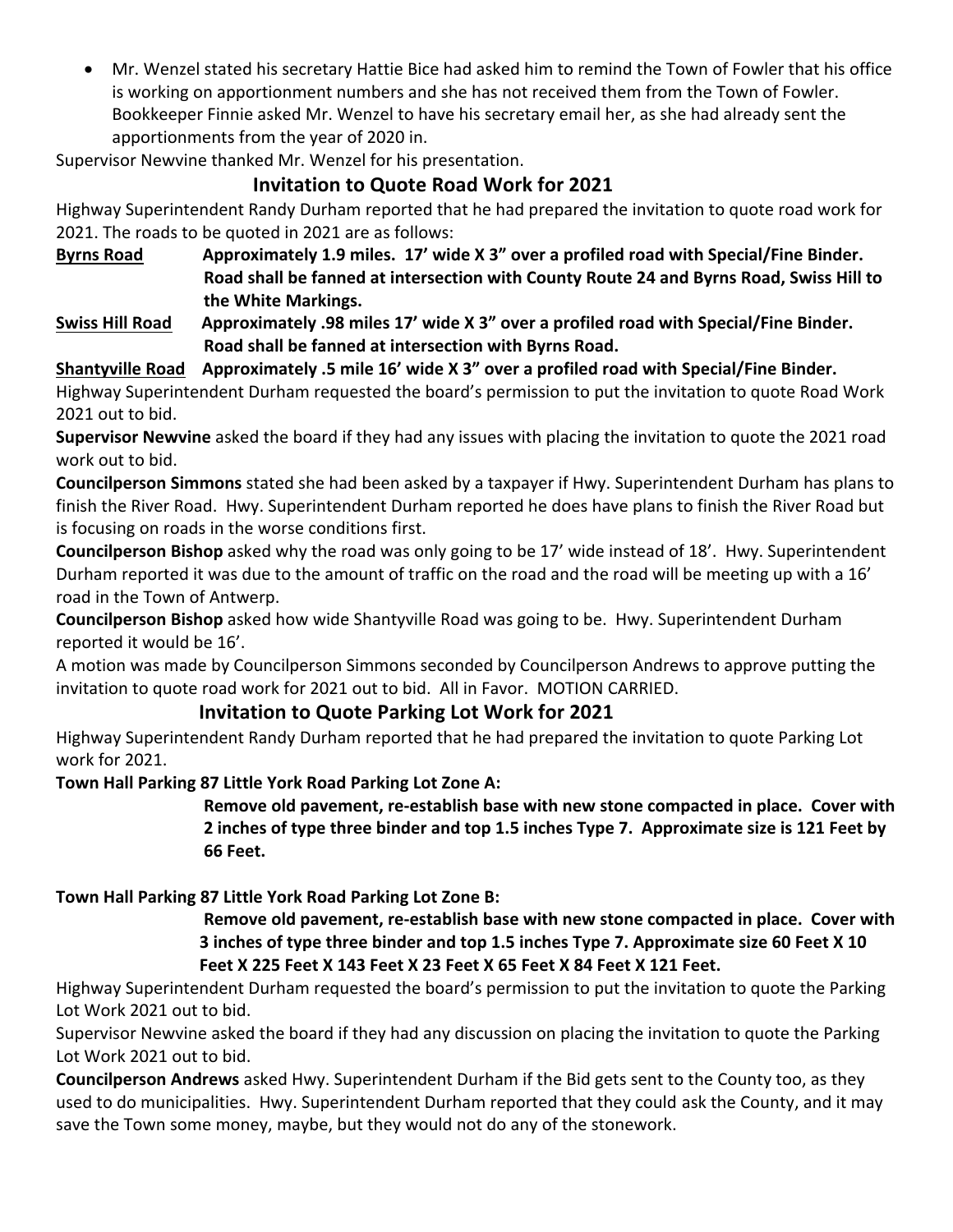**Supervisor Newvine** asked if any paving company would be able to do the parking lot work. Hwy. Superintendent Durham stated most commercial paving companies that do the road work, likely won't bid the parking lot work.

**Supervisor Newvine** stated they are hoping to get some stimulus money to use on the parking lot work with the increase in traffic at the Town Hall. He reported the Town of Fowler is expecting to receive \$230,000, which half of that money will be received this year. He reported the Governor signed the bill on March 11, and the money is expected to be released to the County within 60 days, and the County then has 30 days to release the money to the Towns.

**Councilperson Bishop** asked Hwy. Superintendent Durham if he had considered having the highway department workers do any of the prep work, digging the old pavement out and replacing the stone. Hwy. Superintendent Durham replied that he had enough work to do this year, and the Town does not have the proper equipment to perform the work.

**Supervisor Newvine** stated we can see how the bids come in and go from there.

With no further discussion, a motion was made by Councilperson Andrews seconded by Councilperson Cleveland to approve putting the invitation to quote the parking lot work 2021 out to bid. All in Favor. MOTION CARRIED.

 *RESOLUTION*

### *RESOLUTION #8 OF 2021*

### *USDA Loan Resolution for 2022 Mack Plow Truck*

Supervisor Newvine submitted Resolution #8 of 2021, a Resolution to allow the board to approve a bond for a USDA truck loan in the amount of \$190,000.00 and grant of \$30,000.00 to the board for adoption.

A motion was made by Councilperson Andrews seconded by Councilperson Simmons to adopt Resolution #8 of 2021, All in Favor. MOTION CARRIED.

### *AYES: 5 NEWVINE, SIMMONS, BISHOP, ANDREWS, CLEVELAND*

*NAYS: 0*

### **Town Department Reports**

#### **Justice Department**

Town Justice Tim Knowlton reported:

- The Office of Court Administration has not given the clearance to completely open the court back up, however they have given permission for special cases to be handled "in person" such as his upcoming bench trial that will qualify to be handled "in person".
- He completed 9 arraignments the week he spent as the zoom judge for the County.
- $\bullet$  He is scheduled the week of the 4<sup>th</sup> of July for his next turn.
- Everything has been going well.

Supervisor Newvine thanked Justice Knowlton for his report.

# **Bookkeeper**

Bookkeeper Barbara Finnie reported:

- She had prepared and distributed to the board the cash balance report for month ending March 31, 2021 and the budget balances report for month ending March 31, 2021.
- The General Fund Balance at this time should be at 25% spent and it is at 26.32% in expenditures.
- The Highway Fund is at 11.05% in expenditures.
- The General Fund revenues are at 42.55% and the Highway Fund revenues are at 65.57%.
- The budget balances look pretty good, but she suggested the General Fund needs to slow down a little bit with expenditures.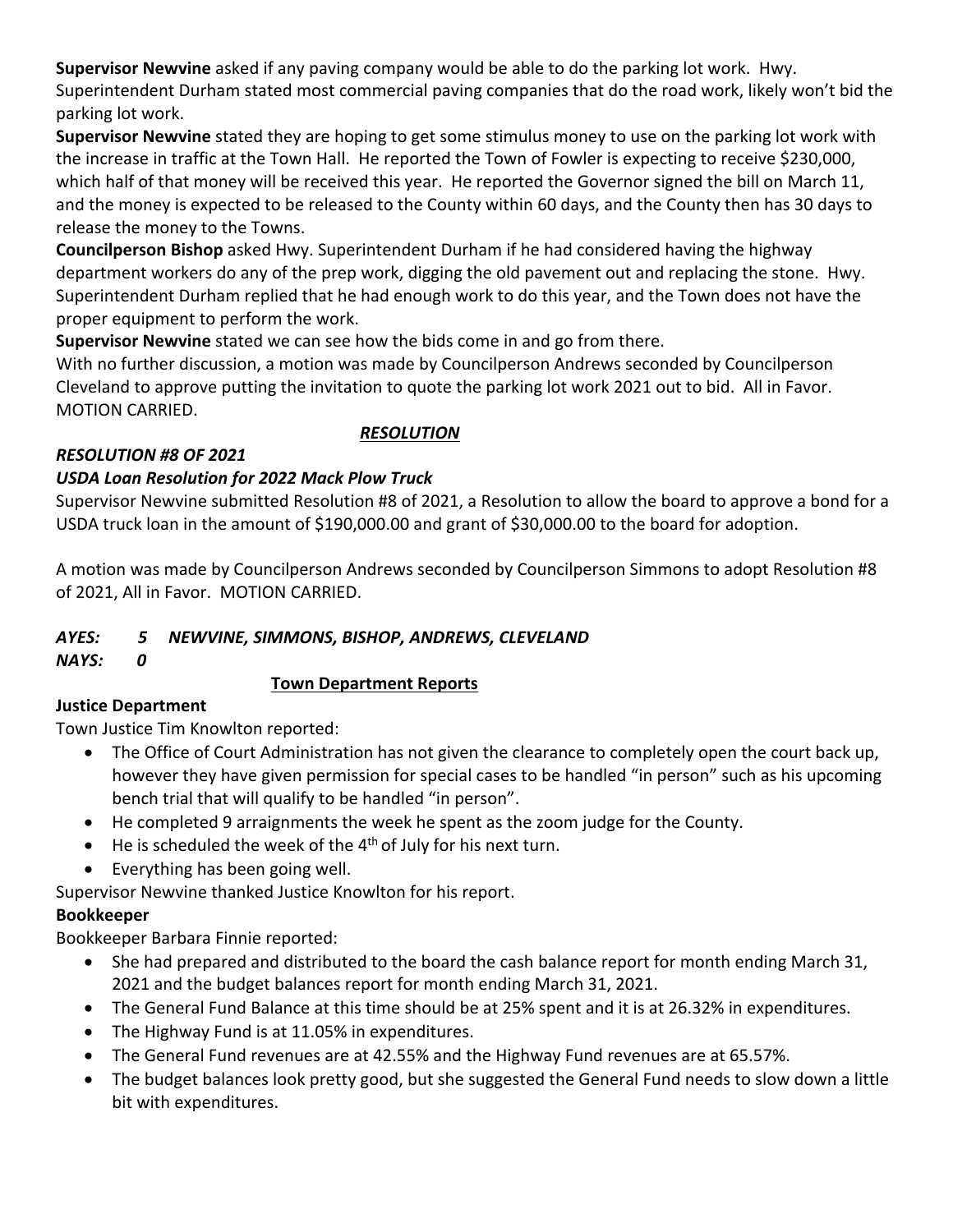**Councilperson Simmons** asked Bookkeeper Finnie where the extra spending is happening. Bookkeeper Finnie reported she had not had time to look into that part yet but stated maybe next quarter it would be under 50% spent.

Supervisor Newvine thanked Bookkeeper Finnie for her report.

## **Assessors**

Assessor Chair Sherry Geer reported:

- The roll has been completed and they will be setting dates to sit with the roll for any grievances.
- Data Collection continues to be worked on.

Supervisor Newvine thanked the assessors for their report.

# **Historian**

Historian Karen Simmons reported:

- Nothing has been going on in the Historian's Office. It has been quiet.
- She has finished researching information on another genealogy.
- She had looked up information on the Town's cemeteries.

# **Animal Control**

Councilperson Simmons reported for Dog Control Officer Dan Moyer:

- He had picked up a beagle on March  $31<sup>st</sup>$ , and the animal spent one night in the kennel before the owner was found.
- On April 6<sup>th</sup> she received 2 complaints of dogs running at large in Fullerville, and it was discovered the dogs belonged to Jason Fuller.
- Dan had received a complaint of 2 dogs running at large on the Smith Road, and they believe they determined the owner of the dogs. The dogs were gone before Dan arrived at the location.

# **Beaver Control**

Councilperson Simmons reported for Moyers Wildlife Control:

- He has been working on the Shantyville Road.
- He has already removed 2 beavers from Shantyville Road and he believes there is still 1 or 2 more beavers there.
- He was going up this morning to clean out the culvert.
- There have been no other calls about beaver anywhere else.
- Supervisor Newvine thanked Councilperson Simmons for the report.

# **Code Enforcement**

Code Enforcement Officer Glen Besaw reported:

- If everyone builds everything, they say they are going to build, it is going to be a very busy year.
- There is a lot of land changing hands in the Town and many reports of potential new homes expected to be built,
- Asked if divided land needs to be reported to the County by the Town. It was discussed the lawyers handle this matter not the Town.
- He had visited the scene of the fire at the Gouverneur Boxing Club, and reported it was mainly cosmetic and they have one floor back up and running.
- He had received 1 complaint that he determined was unfounded.
- Supervisor Newvine thanked CEO Besaw for his report.

# **Town Clerk**

Town Clerk Tami Gale reported:

- There had been no DEC sales in the month of March. She had sold 2 bi-centennial books, licensed 47 dogs, handled 2 building permits and had taken in \$1.00 in photocopies.
- On March 16<sup>th</sup> \$270.00 was received in bottle & cans and was deposited into the Hometown Assistance Program (HAP).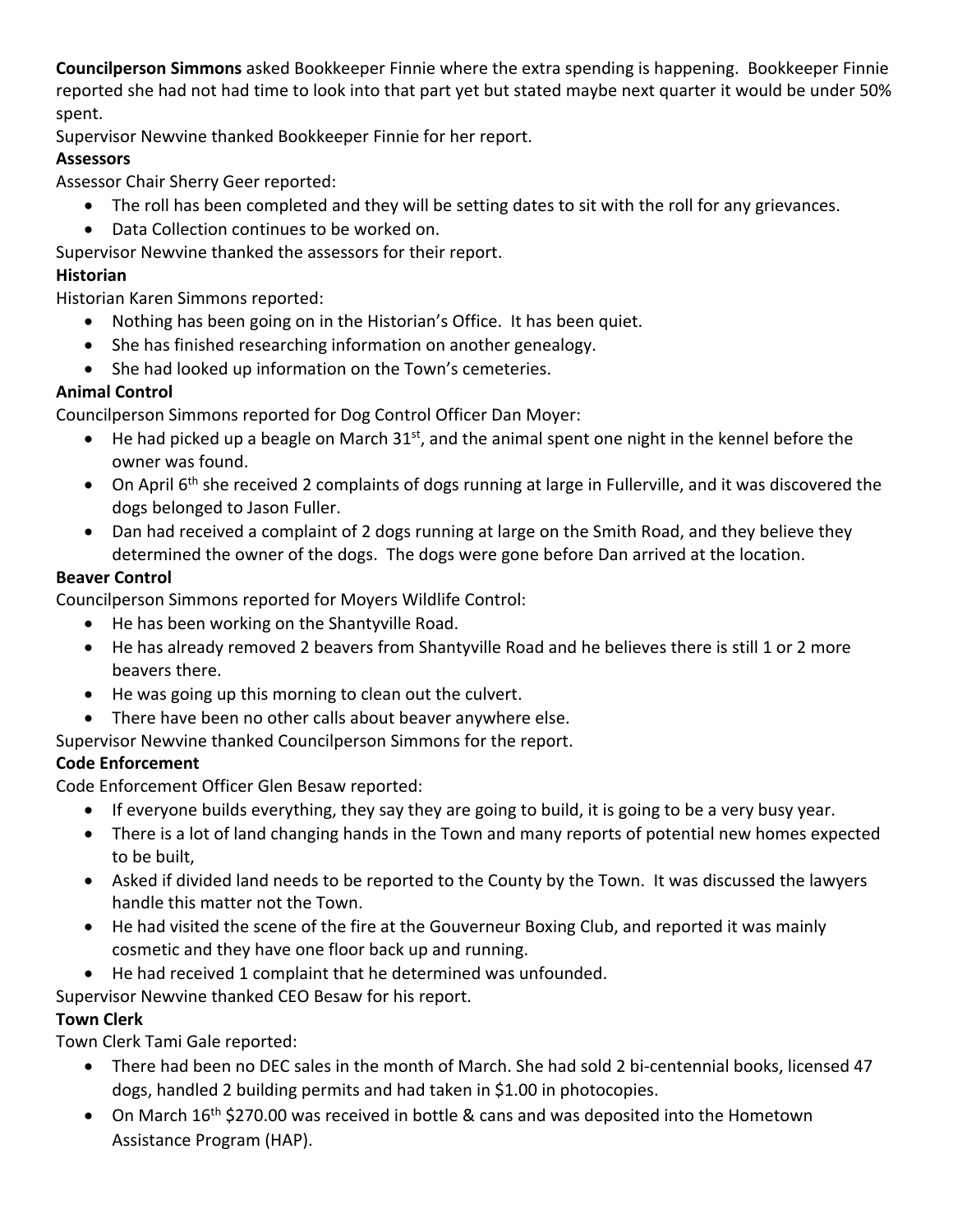- Today she had received \$181.60 from bottles & cans which was turned over to the bookkeeper to deposit into another of the 4 Town funds as discussed at the March 8, 2021 board meeting.
- She had received two donations today for the HAP program in memory of Karen Bressette. The money donations were brought to the Town Hall by Stephen Bressette and were made by Jeff & Connie Stowell and Stan & Vicky Mott. Lillith Griffith also gave a donation to the HAP Program in memory of Karen Bressette.
- Taxes are 86.78% collected, and trial balance reports were given to the board for this evening's board meeting.
- Paperwork continues to be worked on for the USDA 2022 Mack Plow Truck. She had spoken to both Henry Leader's office and to Lucas Manning of the USDA last week and reported we are where we should be with the loan.
- Court Clerk Irma Ashley had asked her to close Travis Dann's court accounts at Community Bank and they were closed as of March  $10^{th}$ .
- Advanced Business Systems would like a list of people who need access to be able to work remotely, and if anyone needs the information on how to contact them for a help ticket let her know.

Supervisor Newvine thanked Town Clerk Gale for her report.

### **Highway Department**

Highway Superintendent Randy Durham reported:

- Truck 14 had the headache rack installed. He was not sure when the 2<sup>nd</sup> headache rack would be done for Truck 16.
- He needs a new gas pump for the diesel which will cost over \$1,000.00. The one they use now is down to pumping 8 gallons a minute, and it should be pumping 20 gallons a minute. He reported the trucks hold 50 to 60 gallons. He has ordered the pump and wanted to make them aware, so when the bill comes in, the board will know what it is for.

### **DECLARING EXCESS EQUIPMENT**

- Hwy. Superintendent Durham reported they needed to declare the roller as excess equipment stating the joint in the middle is all worn out and is dangerous, reporting the guys in the highway department just won't ride it anymore. He told the board they needed to decide if it would be put out to bid locally, as he has heard there are 2 people that are interested in buying it, or if they want to put it on Auctions of America where there would be a lot more people looking at it.
- Supervisor Newvine stated that he would think they would want the most people that you can get to look at it.

Town Clerk Gale stated the excess equipment is usually presented to the board in writing and filed in her office and asked if there was any paper written up with the excess equipment listed on it. Supervisor Newvine asked Hwy Superintendent Durham if he had anymore equipment to declare as excess. Hwy. Superintendent Durham reported he is only talking about 1 item. He stated he would write up a piece of paper if the board wanted one, but it will be in the minutes and that is the official file.

Mike Cappellino asked if the roller was repairable. Hwy. Superintendent Durham replied for a lot more than it is worth, and they weren't sure where they could send it for repairs.

Mike Cappellino asked if the Town no longer needed a roller, or if they were going to buy a new roller. Hwy. Superintendent Durham stated they would be borrowing and renting a roller, stating it was discussed with the board last fall and it wasn't a surprise to the board.

After further discussion, a Motion was made by Councilperson Andrews seconded by Councilperson Cleveland to declare the roller as excess equipment and place it on Auctions of America. All in Favor. Motion Carried.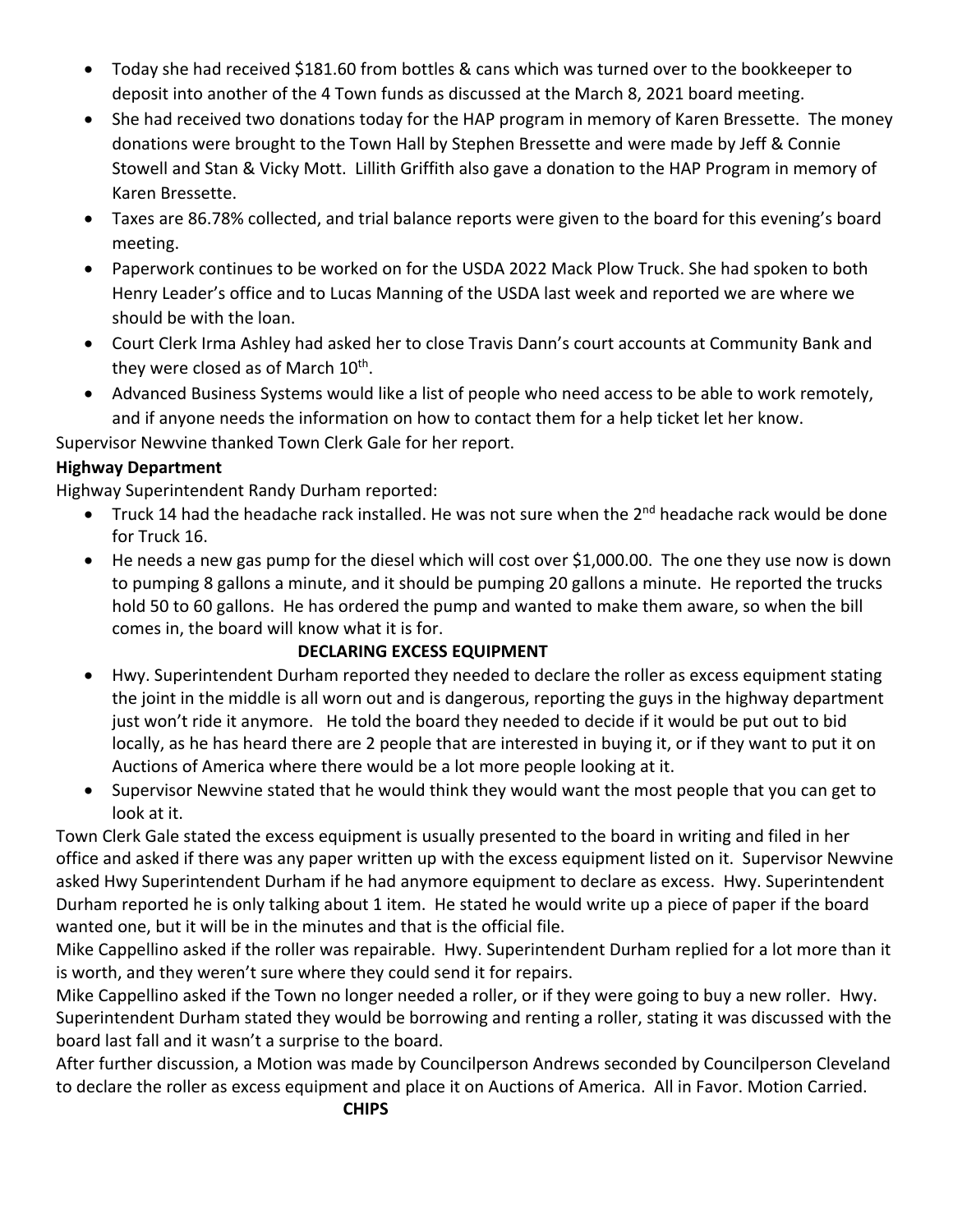• Chip revenue was budgeted for \$134,000, and it looks like we will be receiving a total of \$258,000 but no official letter has been received yet. He reported \$28,000 of the chips is what we are getting back from last year and he did receive a letter on that amount.

### **EXCAVATOR RENTAL**

• He would like to rent an excavator with a pounder on it for 1 month. The cost from Anderson Equipment is \$10,900 plus \$250.00 for delivery, and the cost from Monroe Tractor is \$11,360 and \$115.00 an hour for transportation. Both vendors reported that they would pay for 1 way delivery. Supervisor Newvine asked where the excavator would be used. Hwy Superintendent Durham reported it

would be used on the Byrns Road, Shantyville Road, and Firefalls Road if time allows.

**Supervisor Newvine** stated he didn't have a problem with the rental as long as it gets used. **Councilperson Simmons** clarified the rental would be for 1 month.

**Councilperson Bishop** asked if the excavator is something that the Town could truck. Hwy Superintendent Durham replied that they would have the Town of Hermon move it for them when it needed to be relocated. **Councilperson Andrews** asked if the Town had rental insurance. Hwy. Superintendent Durham reported the Town does have the necessary insurance.

**Councilperson Bishop** asked if someone would be coming to show the highway department how to properly use the excavator so there wouldn't be any damage done to the equipment like what happened last year. Hwy Superintendent Durham reported Jim McGregor has given a presentation on how to use the equipment the last 2 times they had rented equipment and reported he will be only putting 2 operators on the excavator and they will be the only 2 operating it for the month.

**Councilperson Bishop** stated he didn't have a problem with it, the highway department had a lot of use for it. **Supervisor Newvine** asked for a motion from the board to approve the rental of the excavator. Hwy. Superintendent Durham reported the board didn't need to make a motion, as the cost of the rental is less than \$20,000. It was the consensus of the board to allow the excavator rental for 1 month.

#### **HIGHWAY DEPARTMENT SUMMER HELP**

• He would like to hire 1 flagger for summer help from May  $1<sup>st</sup>$  to Labor Day. Supervisor Newvine asked if he had someone in mind. Hwy. Superintendent Durham reported he did not, the person would need to be over 18 years old, he would prefer the person to have a drivers license, and they would need to be able to stand outside all day every day.

**Councilperson Simmons** asked if he was getting any helpers from the youth summer program. Hwy. Superintendent Durham reported he is getting someone on April 26<sup>th</sup> from the program. Councilperson Simmons asked how long he will have the summer youth program worker for. Hwy. Superintendent Durham reported they could have him up to 2 years, stating they did not know what his capabilities are and reported last years' summer worker from the program couldn't handle it and didn't work out.

**Supervisor Newvine** asked Hwy. Superintendent Durham if he wanted to advertise for the flagger position. Hwy. Superintendent Durham reported he needed the board's permission to hire someone.

**Councilperson Simmons** recommended waiting to hire a flagger until they see what the summer youth program worker can do. Hwy. Superintendent Durham stated that would put him another month behind and 2 flaggers would be better, reporting this year they had extra money for it.

**Bookkeeper Finnie** reported the highway expenditures are 11% spent and at this time are projected to be 25% spent, so there is money there to hire a flagger.

**Councilperson Andrews** asked what else the flag person would do. Hwy. Superintendent Durham reported he would flag, and do whatever else they needed him for, including if someone was needed at the playground. **Councilperson Bishop** stated he agrees with Hwy. Superintendent Durham that to properly flag the work zones safely, 2 flaggers are needed.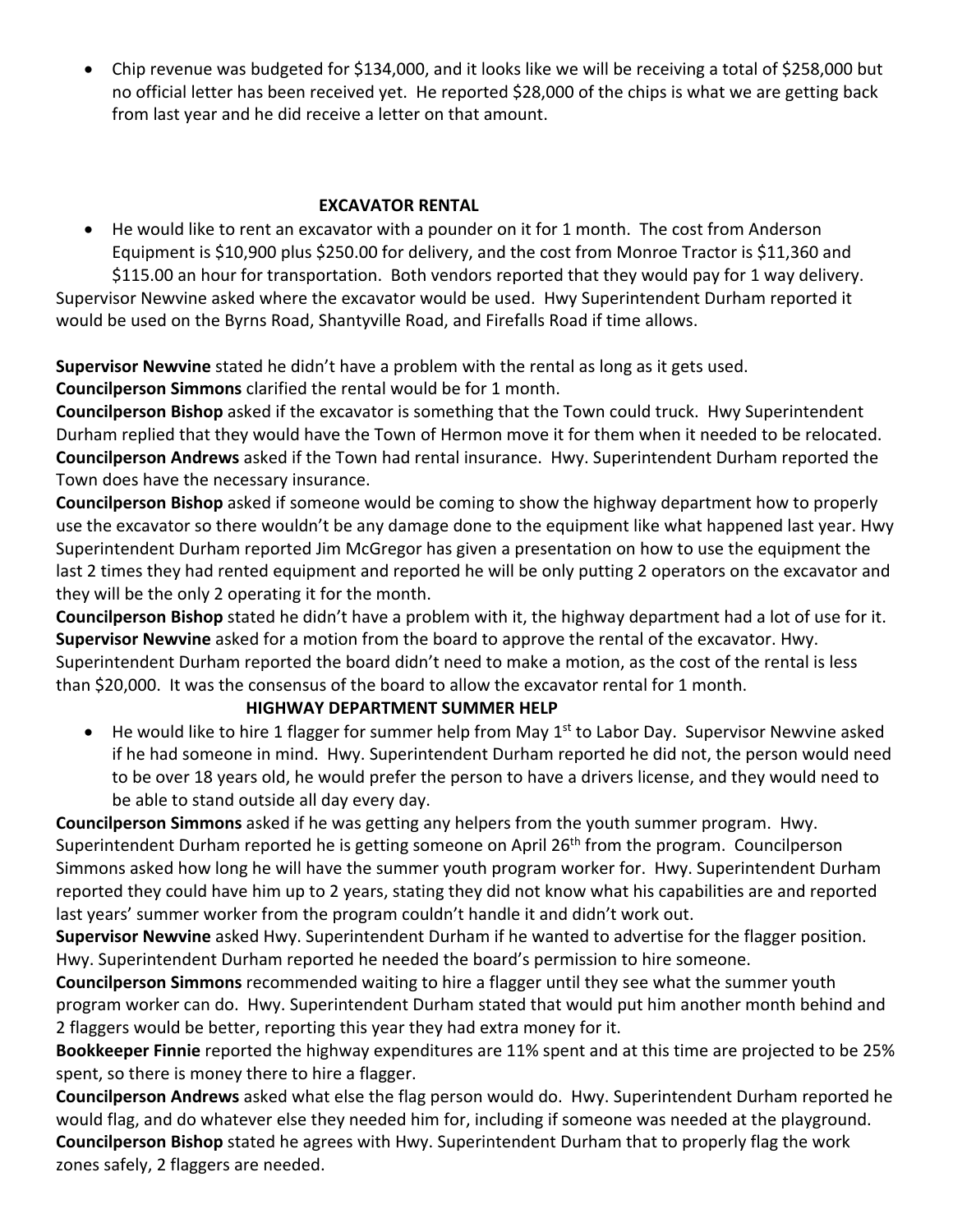### **Councilperson Cleveland** agreed with Councilperson Bishop.

After further discussion it was the consensus of the board to approve the hiring of a flagger. Sherry Geer asked what the rate of pay would be. Hwy. Superintendent Durham reported the rate of pay would be \$13.00/hour, the minimum he can pay out of his contract.

#### **SHARED SERVICES WITH THE TOWN OF MACOMB**

Supervisor Ricky W. Newvine thanked the Town of Macomb for helping with the sand and complimented the highway department on a great job reporting the men worked through their lunch hour and didn't take any breaks.

Hwy. Superintendent Durham stated the Macomb highway men came up and it only cost us a couple of pizzas and some fuel and Macomb went home happy. He reported the Town of Fowler guys are now in Macomb helping them out.

Councilperson Simmons stated she saw in the bills that the highway department had gotten all of the salt too. Hwy. Superintendent Durham reported he didn't have to order any salt, they had enough left-over from not using it this winter. Hwy. Superintendent Durham stated the sand was purchased at last year's price and this saved about 30 to 40 cents per yard for over 3.000 yards.

**Councilperson Andrews:** Asked Hwy. Superintendent Durham how much road- side picking up the highway department does. Hwy. Superintendent Durham reported they pick up only the big stuff, and they have done it a couple of times this year. He reported he had picked up a refrigerator in the middle of a road earlier in the day, and if he sees stuff, he will pick things up, and in the event that there is a large amount he sends the men out to pick it up. He reported he does not go out to pick up every bottle & can as there are only 6 workers, and no Towns do this anymore. He reported if someone sees a mess, they can call him and he will send someone out to take care of it. It was discussed that the Northwoods and Emeryville Roads seem to have issues in this area with the Lamb Road being the worst.

Supervisor Newvine thanked Hwy. Superintendent Durham for his report.

**Councilmembers**

# **Councilperson Andrews:**

• Voiced his concerns earlier in the meeting.

### **Councilperson Cleveland:**

- Reported he had fluffed up the playground chips and filled in all of the holes over the weekend and found the chips were pretty solid. He reported he came with his rake the first day and brought his tractor and sodbuster the second day to get the job done, which wasn't easy. He stated if there was a fall someone could have been injured, with how solid the chips had become. Supervisor Newvine asked if he felt they needed to add more chips. Councilperson Cleveland reported it could use some in the center.
- Thanked Luis Gutierrez for coming over to help nail back a lot of the pins that had started to come out, which hold the playground frame together.
- Reported he had talked quite a bit with Byron Woodward on Sunday about the pavilion.
- Asked pavilion chair Michael Cappellino if he had any plans to have a pavilion meeting. Michael Cappellino stated he has been in touch with North County Barns and has learned they are too busy to schedule a time to complete the pavilion work and have asked him if someone local could do it. Mike reported he had sent a text message to the committee members and the board members to get a feel for what they thought should be done moving forward to finish the pavilion, and everyone was on board with having maintenance worker Byron Woodward finish the work. Supervisor Newvine asked Mike Cappellino if he thought the pavilion would be finished quicker if they hired it out, stating the pavilion account has the funds to do this. It was discussed finding a contractor that is not busy right now is an issue. Supervisor Newvine stated he had spoken to Link Electric today and they feel they are able to complete the electric for the pavilion. Mike stated that was the plan as soon as Byron gets the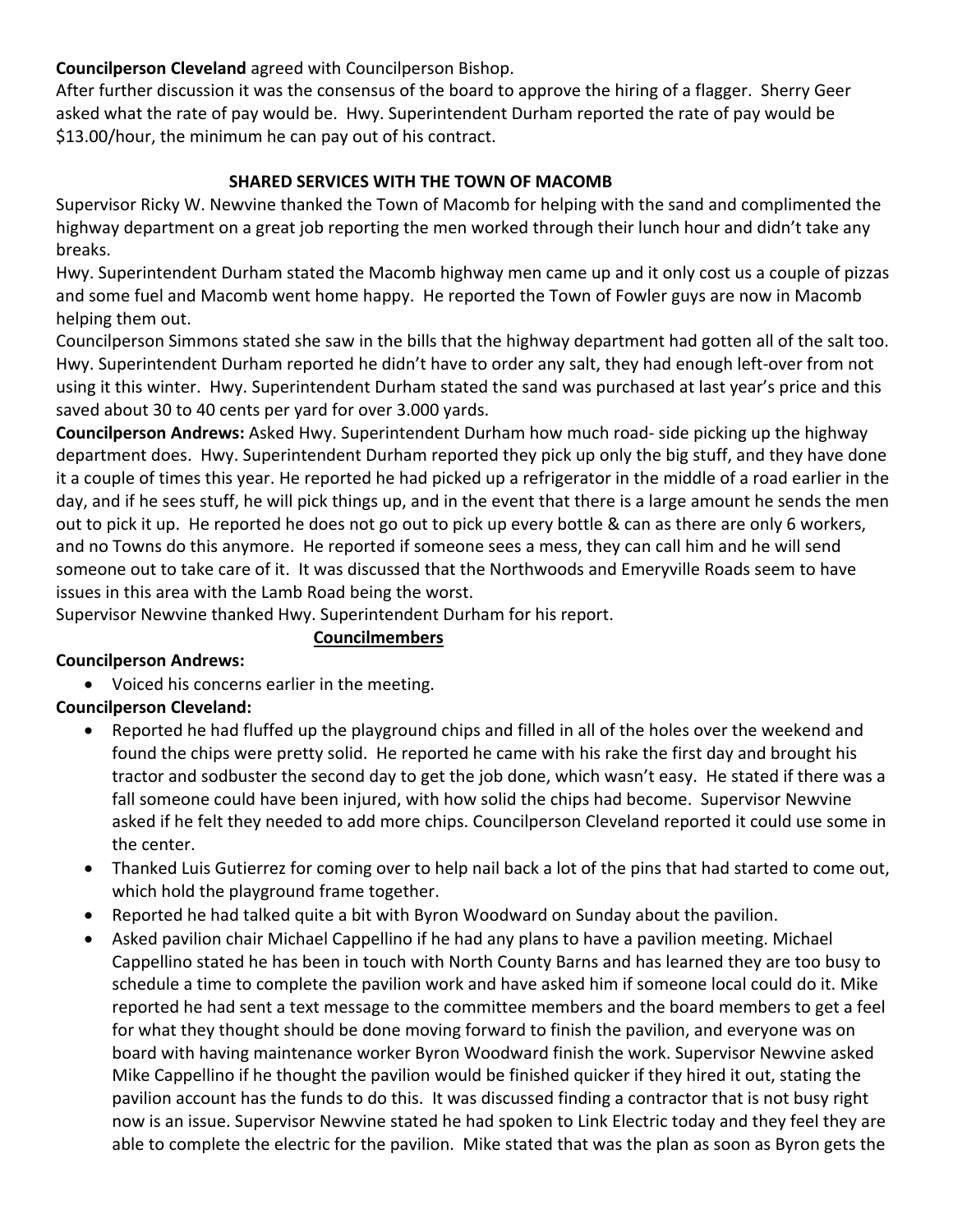outside walls all framed up, Link Electric will wire all of it, and then the inside will be worked on after it is wired.

• Reported when he had spoke with Byron over the weekend, Byron had a concern if there was another electrical box near the pavilion. Mike Cappellino reported there was a 200 amp-panel box located in the Town Garage. Councilperson Andrew asked if the block work was completed for the pavilion. Mike Cappellino reported the block work had been completed.

### **Councilperson Lynn Bishop**:

• Voiced his concerns earlier in the meeting.

### **Councilperson Karen Simmons**:

- Reported on March 26<sup>th</sup> a SOS (Support Our Seniors) delivery was made to 86 families in the Town of Fowler. The students from St. James School made Easter magnets that were included in the care packages and were a welcomed addition to the packages. She received several calls from recipients of the care packages to inquire about the magnets. She sent a thank you note to Mrs. Lallier's class at St. James School for their assistance.
- Reported as of yet, it has not been decided when the next SOS delivery will be made.
- Reported the HAP Program (Hometown Assistance Program) was a little slow this week and she thought maybe with people receiving their stimulus checks they may not have needed the assistance.
- Reported there had been a  $2^{nd}$  smaller food rack added to the food pantry since the last board meeting.
- Announced that the Town is still accepting donations of groceries and/or money to the HAP Program.
- Reported we had received a couple of money donations to the HAP Program this month. One donation was from Mr. Jennings from Phoenix, New York, a donation from Bill Cartwright of Hailesboro, and mentioned previously in the meeting, a donation in memory of Karen Bressette, made by Lillith Griffith.

#### **Supervisor Ricky W. Newvine:**

- Reported he had received a call from Dave Spilman Sr. last week who suggested the Town install a sign in the cemetery located on the California Road, as no one really knows it is there. Supervisor Newvine stated he would like to put signs in all of the Town 's cemeteries. Councilperson Simmons stated that she, Assessor Chair Geer and Town Clerk Gale had looked at a map last Thursday and circled all the cemeteries in the Town. She reported there to be a total of 9 cemeteries that the Town takes care of. After further discussion, Town Justice Tim Knowlton volunteered to check with Southwest Tech BOCES to see if they can be of assistance in making the cemetery signs.
- Reported there needs to be an amendment made to Local Law #1 of 2021, a law providing for a Community Choice Aggregation (Energy) Program that was adopted at last month's board meeting. A new contract is being prepared by Joule Energy and will be delivered to Town Attorney Henry Leader.
- Reported the Davis property across the road from the Town Hall is no longer being looked at by the Town of Fowler for further consideration, stating there is a private taxpayer who has expressed an interest in the property, and he does not feel the Town should take away property that could go back on the tax roll unless their interest changes.
- Discussed Councilperson Bishop's suggestion of a camera being placed to record the playground for safety concerns. It was discussed there are 2 cameras covering the playground, 1 is pointed at the playground and 1 is pointed at the parking lot in front of the playground. It was discussed that there is not much coverage of the pavilion and maybe the Town could install a camera on the end of the barn facing the pavilion, for better coverage of the area.
- Reported he has completed the Youth Bureau beach attendance paperwork that is filled out yearly.
- Reported there will be a benefit tournament held on May  $1<sup>st</sup>$  at the Hailesboro Ballpark to raise money for an individual with health issues.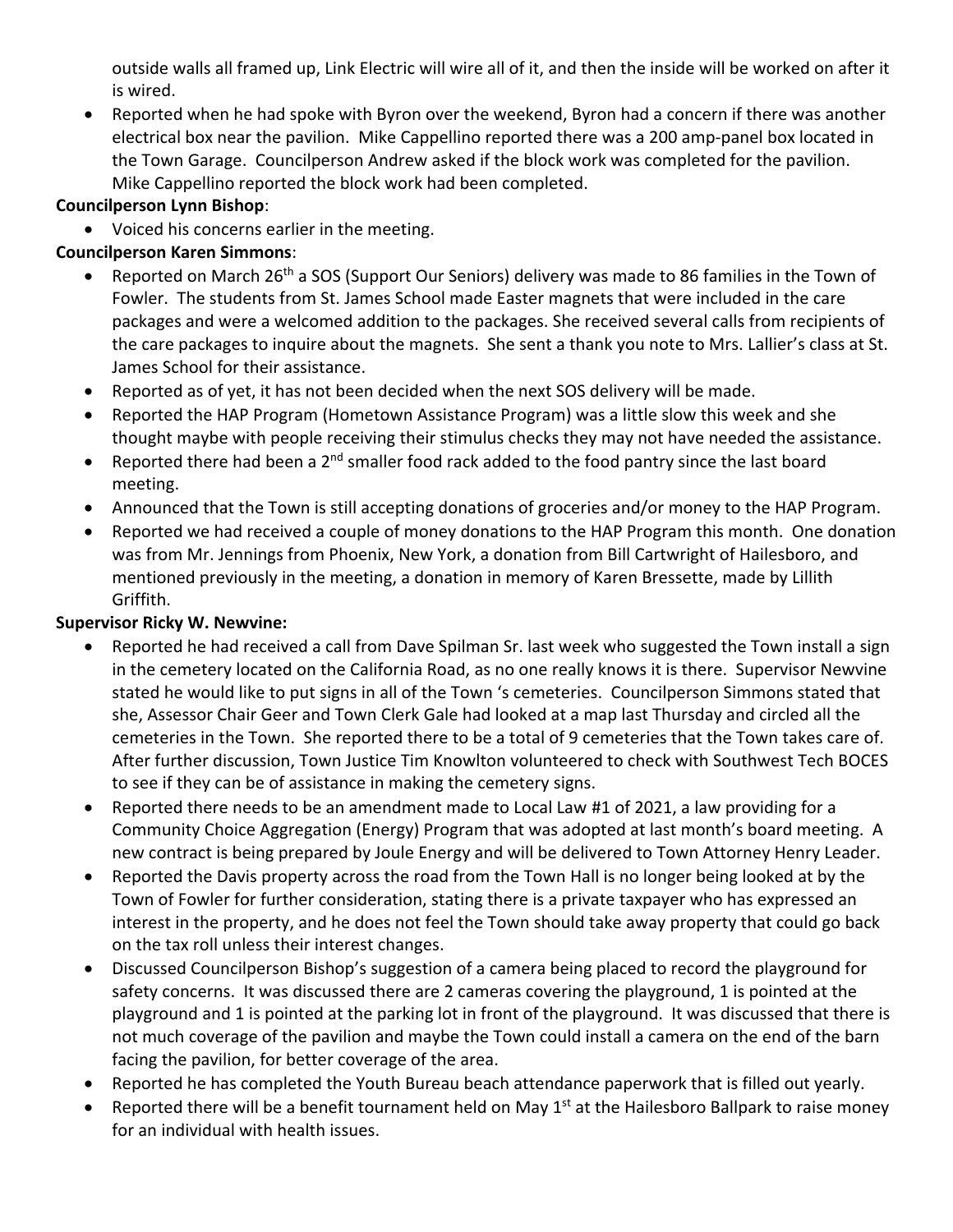- Reported there is a video available on the St. Lawrence County website on ethics that is very informative and discusses the job duties of an ethic's board. He stated the 17 minute video was made by Steve Button and is available to the public, and encouraged the ethic's board committee members to check It out.
- Reported he had received correspondence from the Association of Towns, and they are working to amend the prevailing wage to change the way prevailing wage is calculated, to more accurately reflect the prevailing wage within the community.
- Reported he had received a call from Melissa Tersmette, inquiring about Broad Band service at Sylvia Lake. He reported there is one section that has not been completed, Indian Head Trail Road. After making some calls, he had learned that New York State had awarded those bids in sections, and that particular section was awarded to someone other than Verizon, and it is unknown when it will be accomplished.
- Reported he had attended a seminar on the new marijuana laws. The Town will need to discuss limiting the use of marijuana at Town properties and it may be able to be tied into the existing smoking policy. He had learned if the Town doesn't have a place that sells it in the Township, then the Town would not receive any of the tax money generated from it. He offered documents pertaining the information to the board members to view.

#### **Community Correspondence**

Supervisor Newvine read aloud a letter he received from the Hailesboro Cemetery Association thanking the board for their generous donation to the Hailesboro Cemetery and reporting the money will be used towards the ongoing maintenance and up- keep of the beautiful cemetery.

Supervisor Newvine read aloud a thank you card the Town had received from Legislator Bill Sheridan for the Sympathy Card and prayers that had been sent from the Town of Fowler acknowledging the passing of his father

#### **Discussion on the Assessing Department**

Supervisor Newvine reported there was a matter that needed to be discussed and handled within the assessor department and asked Assessor Chair Geer if she wanted to discuss the matter in executive session or discuss the matter in the board room. Assessor Chair Geer replied she felt the public needed to know about the issue.

Supervisor Newvine stated Sherry had moved out of the Township, reporting her residence is not in the Town of Fowler, and it is against State Law for the Town of Fowler to allow her to continue. Assessor Chair Geer replied she had not legally moved.

Supervisor Newvine stated the Town would like Sherry to continue and would like to be able to appoint her to finish out her term, but to be able to do that, she first needed to admit that there is an issue and resign. Assessor Chair Geer replied she is still a property owner in the Town of Fowler, then answered no. In response, Supervisor Newvine stated he was sorry then, the board would have to take whatever action they need to, his hands were tied.

Assessor Chair Geer stated this was a witch hunt of Nancy Fuller and the Andrews'. Councilperson Andrews and Supervisor Newvine replied it wasn't, the board was just trying to follow the law.

Assessor Chair Geer asked, have I been doing my job. Stating she did not re-run for this purpose, and there was so much she would like to do in there for the next person. She didn't feel she was harming anything, and yet she was approached by the board to resign.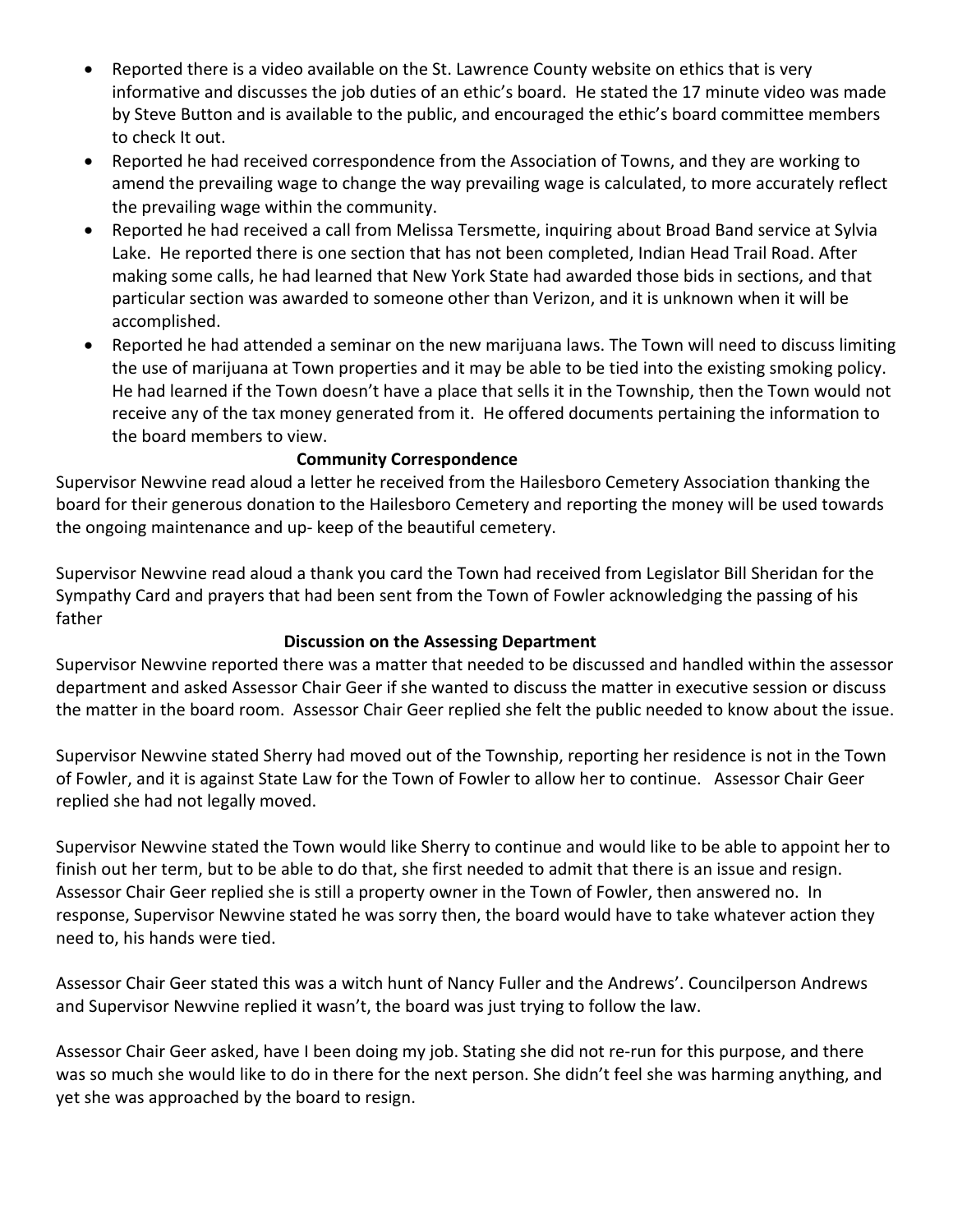Supervisor Newvine stated under direction of our attorney, that is what they had to do. The office could be declared as a vacant office, and she could be appointed to the office by the Town board, to finish out the year. Assessor Chair Geer stated she had a hard time with this and asked why she was being singled out when past practice wasn't this way in this Town. Supervisor Newvine replied she was quick to point out the past practice wasn't right back then. Assessor Chair Geer replied it was declared that the person still could run because his name was still on property in the Town. Supervisor Newvine replied the Board of Elections are the people who made the past decision, and they are not in favor of that now. Assessor Chair Geer stated they both knew why. Assessor Chair Geer asked if the Board of Elections was going to make the same determination now because it is the same situation. Supervisor Newvine replied apparently not. Assessor Chair Geer asked why, what is the difference. Supervisor Newvine replied she would have to ask the Board of Elections that question, stating it was his understanding that Tim's name was still on the house so conceivably he could move back, and that was the logic that he got, and whether this was correct or incorrect he didn't know.

Assessor Chair Geer stated to Councilperson Simmons, she was there that day at the Town Hall, sitting with Nancy Fuller and the petitions. Nancy had Tim's petition in her hand, and I walked in and made a joke that I should run for that, as he doesn't live in the Town. What Nancy Fuller said to her was, oh no no no no no, his wife's moving out, he is moving back in. Councilperson Simmons agreed saying because she didn't know you. Assessor Chair Geer reported she then said I'm sorry Nancy, I'm his wife, and I am not moving out. Assessor Chair Geer stated that this is a total vendetta.

Assessor Chair Geer stated she has put numerous hours in the assessor office, and they knew it. She stated the two Bob's (Fuller & Andrews) resigned in 2017, one in February of 2017 and the other turned his resignation in during the month of February, to be done on March 31st of 2017, and never appeared, which wasn't out of the norm. She reported she finished that year. The board bumped her up to Assessor Chair, but she did the job of three assessors. She reported they had wanted her to fail. She stated she had gotten the roll done, and she got everything done, being green and just one year into being an assessor.

Supervisor Newvine stated that nobody is doubting her ability to do the job, stating she had done a terrific job. The residency is what they have to question, on advice of the attorney.

Assessor Chair Geer stated Nancy Fuller didn't vote her in, and she is having a hard time with this. Supervisor Newvine stated he didn't understand because she will still be able to accomplish what she wanted to accomplish and be able to finish out her term this way. Assessor Chair Geer stated it Is because she has been told so many things that she doesn't trust. She stated you come down, asked me to resign, and say that you are going to reappoint me, asking Supervisor Newvine what's the difference. Supervisor Newvine replied exactly, what is the difference.

Assessor Chair Geer stated she is not a quitter. She stated she got voted in to do this job and she is doing it. She stated she could have walked away last November, the first time the board approached her regarding this issue, but she didn't, she stayed there. Assessor Chair Geer stated she feels she does a good job for the public and she doesn't know if the public goes along with all of this. Supervisor Newvine replied he was sorry, but the decision is not for the public, the board has to make this decision.

Councilperson Andrews stated the board had all agreed to have Assessor Chair Geer finish out her term. Assessor Chair Geer told Councilperson Andrews that there had been too many things said to her. She stated on Friday, after meeting with Supervisor Newvine, his words heading out were okay, we'll just let you finish it out, and he would take the heat. Supervisor Newvine corrected Assessor Chair Geer reporting what he said was he would see if the board would agree to let you finish it out, and that he would take the heat.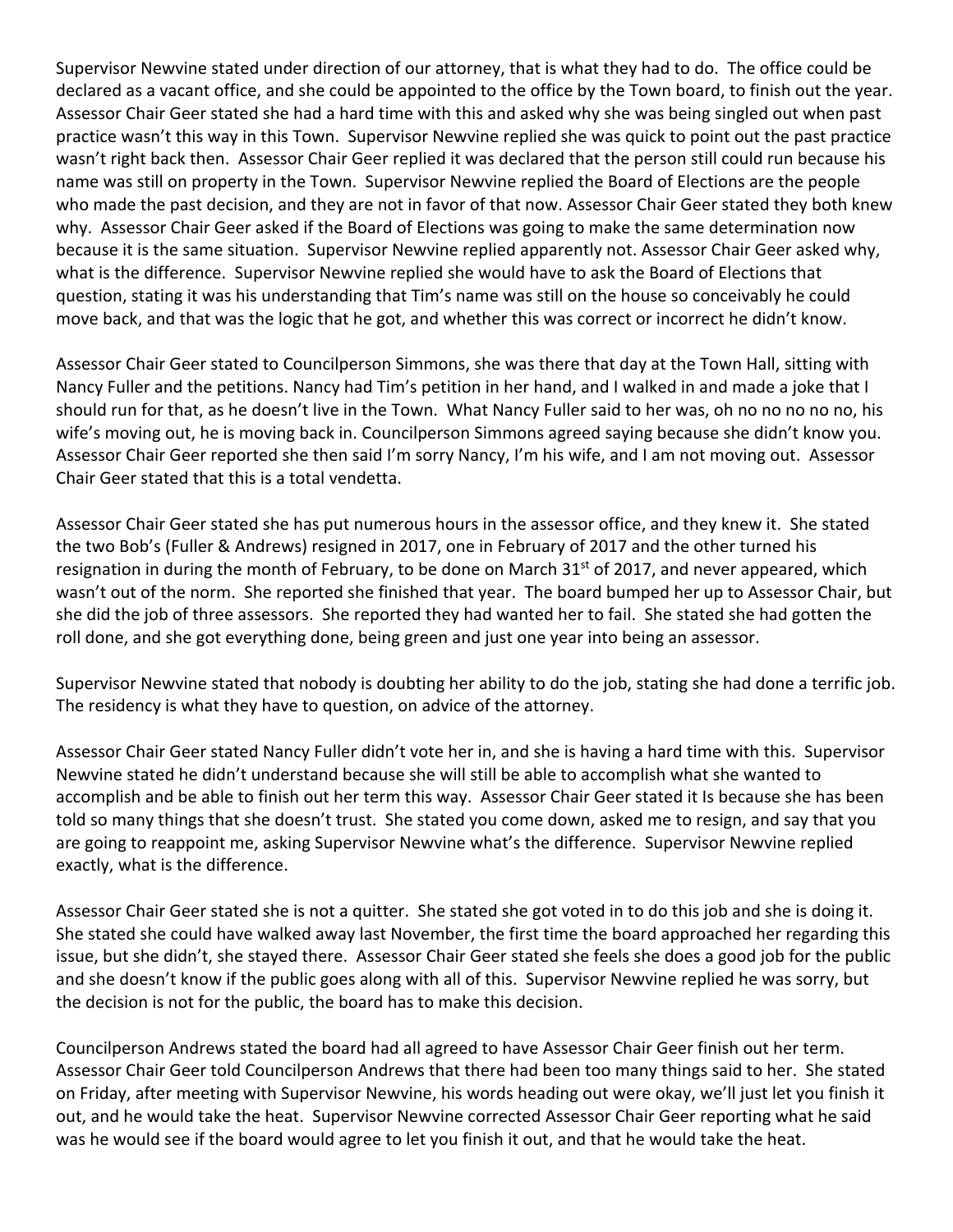Supervisor Newvine stated the board has agreed to let her continue, and he didn't see what the issue was. Supervisor Newvine again stated, in order for the board to make an appointment, the position has to be vacant.

Councilperson Andrews stated that he knew Assessor Chair Geer didn't agree, but the board was trying to do the best and fairest way to handle this.

Michael Cappellino asked the board if they could turn a blind eye for 6 or 7 months.

Councilperson Simmons interjected that the board could, but it wasn't all just up to the board, reporting they already had one person who has called Councilperson Simmons, and has called Councilperson Bishop several times wanting to find out what is going on concerning the matter. Councilperson Simmons reported that she doesn't answer the phone when the person calls and won't talk to her, as they have already had it out regarding something else. Councilperson Simmons stated this person is also in the ear of Tom Nichols, at the Board of Elections, concerning the matter, which she learned from Mr. Nichols when she has gone to the Board of Elections in Canton to pick up and drop off petitions.

Michael Cappellino asked if this needed to take place within a certain time frame. Supervisor Newvine replied that it should have already taken place, because it is a violation of the law.

Councilperson Bishop, attending by phone, stated it was hard to hear Sherry and asked for clarification regarding if Sherry still owned property in the Town of Fowler. Assessor Chair Geer replied yes, she did. Supervisor Newvine replied she has rental property, yes. Assessor Chair Geer reported she was also on the camp at the lake too, and she could live wherever she wants in Fowler.

Councilperson Bishop asked Sherry if she still votes in Fowler. Assessor Chair Geer replied she is still registered to vote in the Town of Fowler, that has not legally been changed. Assessor Chair Geer told Councilperson Bishop she can't say this was her life's dream, but her heart and passion is here, and she is proud of herself. Councilperson Bishop replied that Sherry had done a hell of a job, and he was looking out for her interest too, that's why he asked her if she still has property here.

Councilperson Bishop asked Supervisor Newvine if he had contacted the Association of Towns on the matter. Supervisor Newvine replied he had contacted the Association of Towns, had contacted Henry Leader, had talked to County Attorney Steve Button and they all say the same thing. It has to be your residence and you have to live there. Supervisor Newvine stated if Assessor Geer went to vote right now he didn't think she could vote. Councilperson Bishop asked what establishes a residence. CEO Besaw asked how to go about establishing a dual residency. Supervisor Newvine stated you can only have one place where you vote. Councilperson Cleveland added that you only have one legal residence.

A member of the public, attending by phone asked the board if he could say a few words. Brandon Geer introduced himself stating he was pretty familiar with the whole situation but felt members of the public may not be aware of the events that Sherry is referring to, that led up to this. Mr. Geer stated several years back there was an assessor in the Town of Fowler named Tim Geer, who not only left the Town, but left the State, and he believed the Town board at the time completely looked the other way for a very extended period of time and allowed him to continue working, and no one said anything then. Mr. Geer stated now suddenly the situation is exactly the same and is being treated totally different.

Supervisor Newvine replied the difference is that the Board of Elections directed the board to allow Tim Geer back, stating they had made the decision, the board didn't. Mr. Geer asked Supervisor Newvine if he would acknowledge that it seems like a double standard. Supervisor Newvine replied that it does, but two wrongs don't make a right.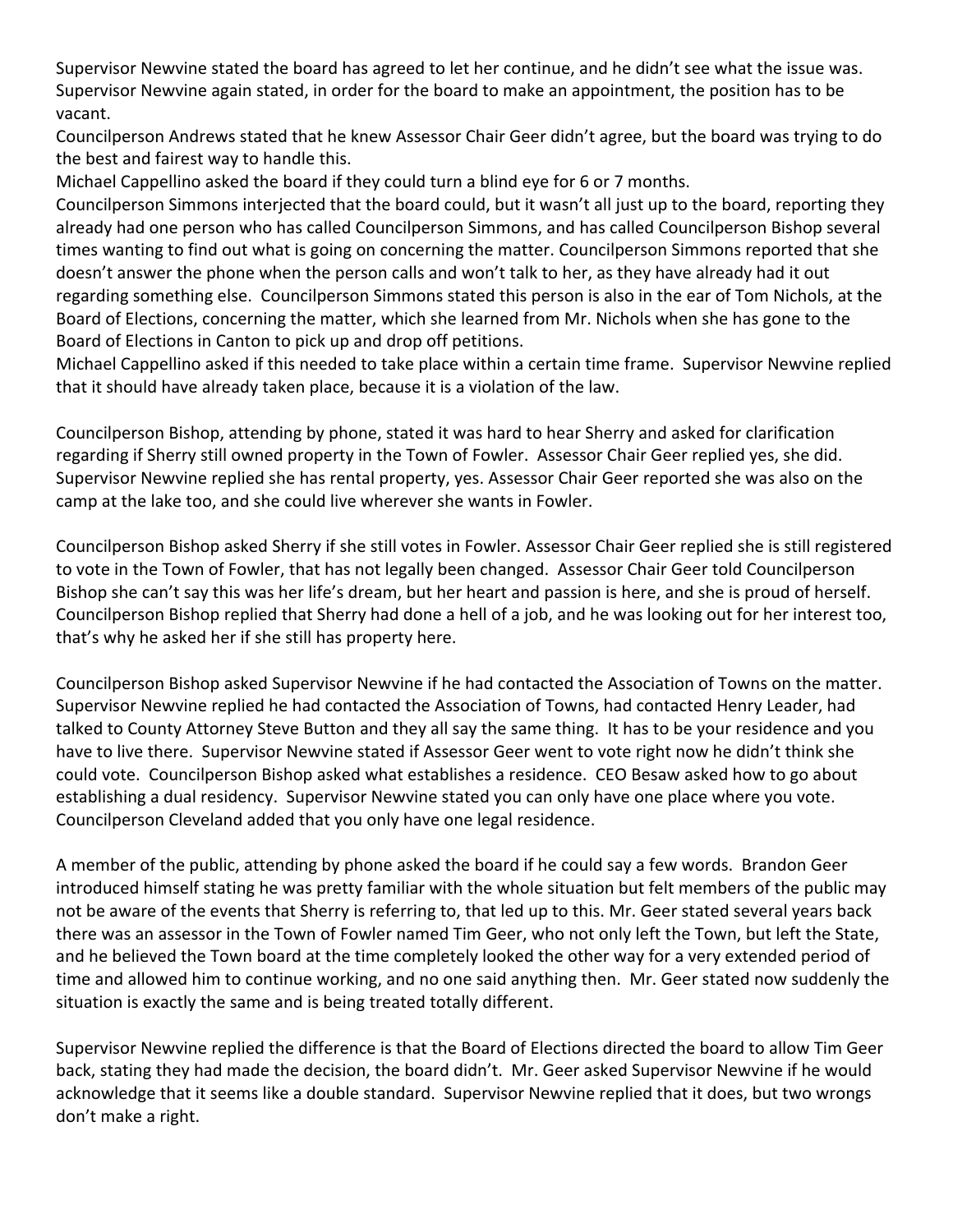Mr. Geer stated the situation is almost exactly the same but is being approached in a totally different way. Supervisor Newvine stated it is exactly the same. Mr. Geer stated you can totally understand where she is coming from saying his mom Sherry Geer had done a ton of work for this Town, has lived here her whole life, and gives a complete day every single week up there. Mr. Geer stated he thinks it is pretty crazy that this is one of the major issues for the Town to be focusing on.

Supervisor Newvine replied the Town is well aware of the job Sherry has done, stating she has done a terrific job, and no one is questioning that whatsoever. Supervisor Newvine stated we just have to get over this hurdle so that she can continue.

Assessor Chair Geer stated the only way she would allow herself to resign, and be reappointed, is if a contract was signed and notarized by all of the board members stating they are reappointing her to finish out the year legally. Assessor Chair Geer stated she was not going to do anything to harm she is only going to do good, stating there was still paperwork from past assessor Max Tessmer that she hasn't got filed to make the office organized. Supervisor Newvine replied that he didn't have a problem signing a contract.

Assessor Chair Geer stated that she felt attacked, because of one person, who is a very political republican, who has not liked her from day one, when she came into this office. She stated this person thought she would fail when the other two assessors left, and when she didn't fail, the person had a big vendetta against her. Councilperson Simmons stated it made the person mad when she didn't fail. Assessor Chair Geer replied she knew that, and it hurts her to feel like the board has attacked her.

Brandon Geer asked if the very concerned member of the public, who was so concerned about this issue, was present at the board meeting to express their concern. Supervisor Newvine replied no. Brandon Geer stated he felt that was a big show of faith right there.

Supervisor Newvine again stated they could work up a contract if that would make Assessor Chair Geer happy. Assessor Chair Geer replied the board has said so many different things to her. She referred to November, when she was asked to attend an executive session and the issue was presented to her for the first time, which happened to be after the election, and stated, it was convenient for people to make sure they were elected in before they started jumping on her.

Supervisor Newvine stated that they are spinning their wheels, and asked Assessor Chair Geer if she wanted a contract to be drawn up. Assessor Chair Geer replied she would show the drawn-up contract to an attorney friend, to make sure that it was good. Supervisor Newvine stated he would need to also check with the Town attorney to make sure he could do that first. He reported one of the attorney's previously had suggested the Town file an article 78 and have her removed from office, and he didn't want to do that. Supervisor Newvine stated he thinks Assessor Chair Geer has done a terrific job.

Assessor Chair Geer asked the Town board if the Board of Elections had done an investigation as to where she resides. Supervisor Newvine replied not that he knew of. Assessor Chair Geer stated that is what she means. This is all going off from Nancy Fuller telling them and it's coming back this way. Assessor Chair Geer stated Tom Nichols, from the Board of Elections had actually apologized to her, saying he was very sorry for the past.

Supervisor Newvine reported he would check with the Town attorney and see if we could resolve this.

Councilperson Simmons asked Assessor Chair Geer, if the Town has a contract that states she is willing to resign as long as they appoint her, if she would resign. Assessor Chair Geer said no she won't resign. Councilperson Simmons asked Assessor Chair Geer to clarify that she would not even resign if the board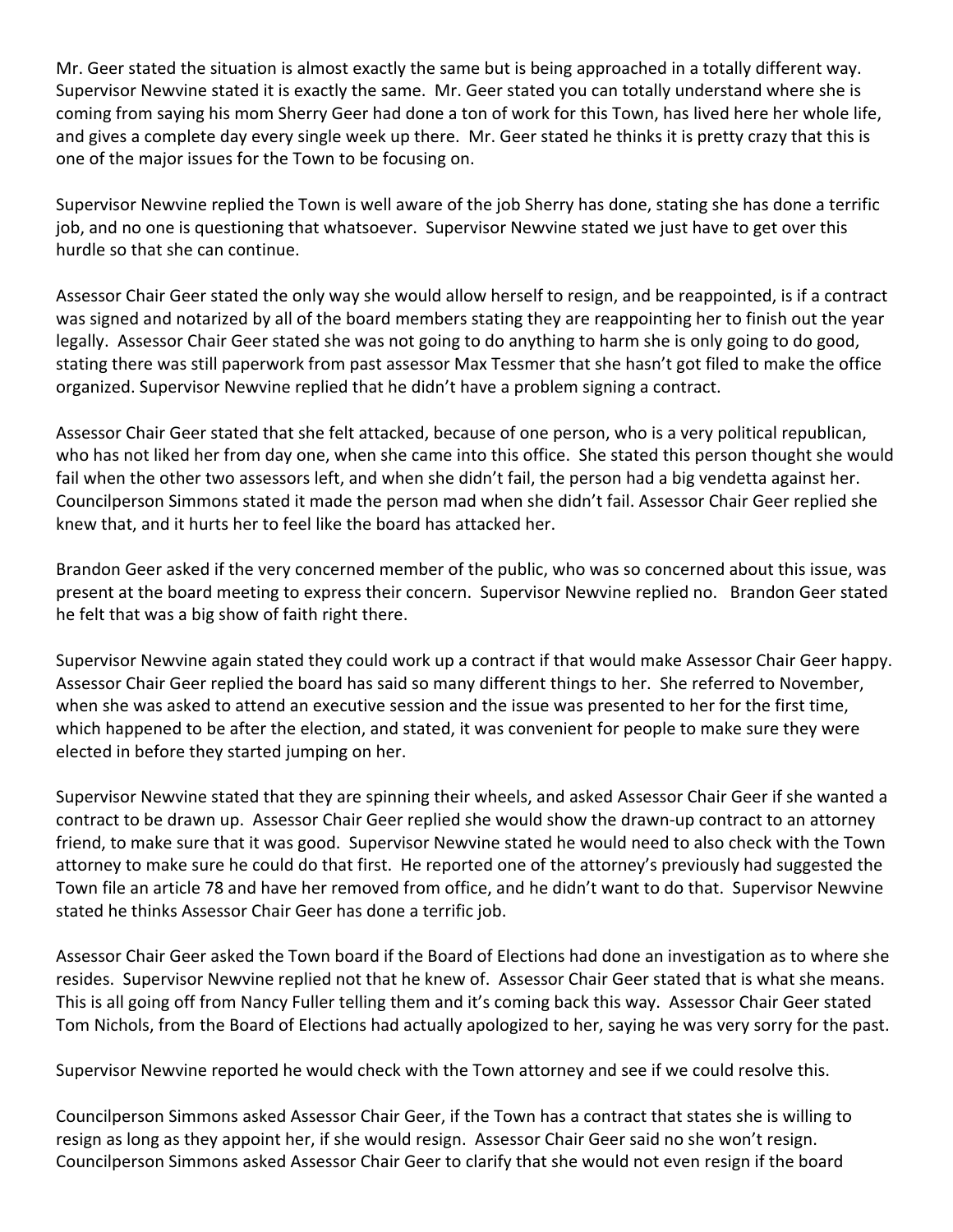signed the papers saying they will reappoint her. Assessor Chair Geer replied she is not a quitter, and her maiden name tells you that she is going to finish her job and do it to the best. Councilperson Simmons replied that she had done the best job that has been done in the assessor office in a long, long, long, time. Councilperson Simmons clarified that she thinks the contract has to say that she is going to resign. Supervisor Newvine replied he didn't know but could see if they could work around it. Assessor Chair Geer stated she would go move into her trailer in the Town of Fowler and asked the board then what would they do. Supervisor Newvine stated if she did, she would be back on and it wouldn't be an issue.

After further discussion, Supervisor Newvine stated he would see if they could accomplish that.

### **Public Comment**

Dave Spilman Sr. stated the Country Club Road from downtown Hailesboro down through, is in real bad shape. He would like to see it be ditched and the water be prevented from running off the road, where Dorothy Phelps' old house was on the corner. He stated there is an artesian well on the property and water runs out of it year-round and travels down the road, instead of a ditch. He would like to see the road ditched down through there and stated the shoulders needed to be cut, but cutting the shoulders isn't going to do any good unless you have a ditch.

Hwy. Superintendent Durham reported it was going to be a major project that he has looked at several times. He stated years ago they put pipe underneath which should have never happened, they will have to re-place all of the pipe, all of the yards are built up with sand, and everybody's septic is running into it, which is not allowed period.

Supervisor Newvine asked Hwy. Superintendent Durham if he had any plans to do that section of road anytime soon. Hwy. Superintendent Durham replied that it was going to be a major project and it will make a lot of people mad to have to do stuff they can't afford, stating almost everybody there is going to be needing a new leech field. Hwy. Superintendent Durham reported that a leech field can't be your drainage pipe, the Town's drainage pipe or the ditch.

Dave Spilman Sr. stated that they were not leech fields, they were cellar drains, they all end up on this side of the road on his property and then on to Matoon Creek.

Hwy. Superintendent Durham stated it was going to be a big mess and he would do it on his last term.

Dave Spilman Sr. stated he would still like to see the Town get a crack filler to fill the cracks in the roads. He said even though it would cost \$60,000, if it was spread out over 10 or 15 years, it would not be a lot of money. He stated the main thing that deteriorates a road is water, and the water has to be kept off of the road. He reported you can do this by filling in the cracks in a road, and by ditching the roads, repeating you have to get the water off of the roads. Hwy. Superintendent stated that was why all these new roads are all ditched, and all kicked back, because water is a killer.

Councilperson Andrews stated they had priced one a couple years back. Hwy. Superintendent Durham thought one was priced last December. Michael Cappellino asked if there were companies that bid the work out. Councilperson Andrews replied there were companies that bid the work, but he wasn't sure how much it is. Hwy. Superintendent Durham stated they charge by the mile.

Dave Spilman Sr. asked if Councilperson Bishop had any comment on the roads. Councilperson Bishop stated he agrees with Dave on the crack sealer stating you have got to keep the water off the roads. Councilperson Bishop stated he has also told Hwy. Superintendent Durham when you are digging a ditch you have got to be doing some of those easements, getting some of that water out of the ditch so it is away from the road. Supervisor Newvine stated it might be a good year to look at a crack sealer with the hwy. department having some extra money.

Bookkeeper Barbara Finnie stated she saw in the minutes where Councilperson Simmons had questioned the numbers from last month's SOS Program, and stated her reports are based on a monthly basis they don't go from board meeting to board meeting, so there will be discrepancies in the bookkeeper's numbers compared